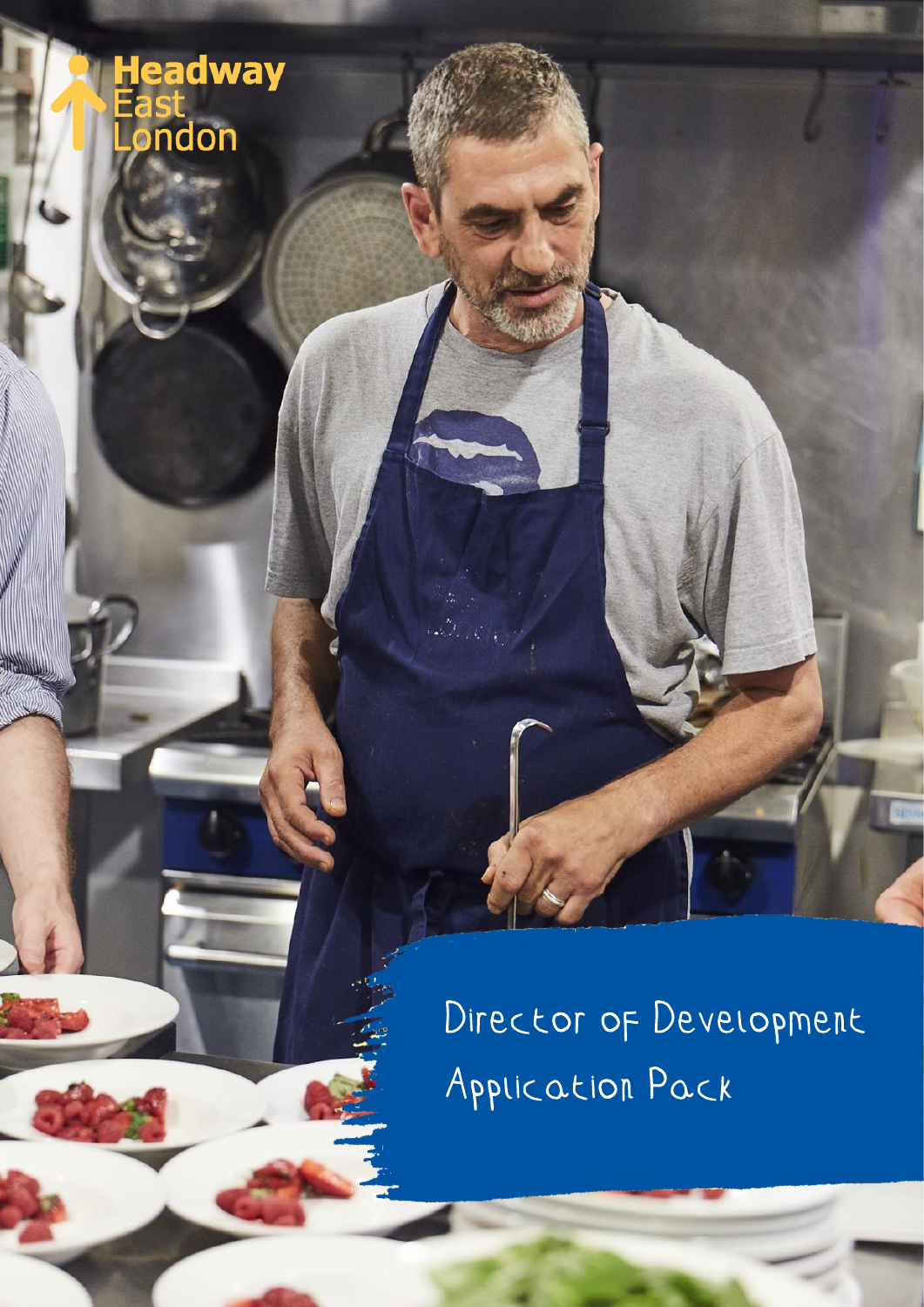

**Accountable to:** CEO Contract: Permanent

Salary Scale: E45-50k (pro-rata) **Hours:** 28 hours per week (4 days per week) **Location:** Hackney, East London

### About us

[Headway East London](http://www.headwayeastlondon.org/) (www.headwayeastlondon.org) is a charity supporting people affected by brain injury. Working across 13 London boroughs we offer specialist support and services for survivors and their family. We offer therapies, advocacy, family support and community support work alongside our day service: a community venue where people can make the most of their abilities and interests. We also promote awareness and understanding of brain injury by providing information to the public, and offering training to university students, professionals and businesses.

Our vision is to build a community where people with brain injury are valued, respected and able to fulfil their potential.

## About the role

This is an exciting opportunity to play a key part in the development and sustainability of Headway East London. Leading our creative projects - Submit to Love Studio and Kitchen Project as well as our Communications and Fundraising teams, and helping us to develop new opportunities in line with our new strategy, you will help us to think big about what we can achieve with and for our members developing new partnerships and generating new income opportunities. As part of our Senior Management Team you will help to lead and embed a culture of opportunity and growth based on our strong values. Submit to Love art studio is a vibrant and therapeutic space where our members are supported to develop new skills and find new ways to express themselves after a brain injury. Most of our members have never considered themselves as artists previously. Our work includes ceramics, tapestry, painting, drawing and print work, and we've held exhibitions in galleries including White Chapel and Barbican. Our fully equipped commercial standard kitchen supports members to be involved in preparing delicious fresh lunches every day of the week supported by our staff and volunteers. The kitchen project has also delivered supper nights and Christmas specials to generate income.

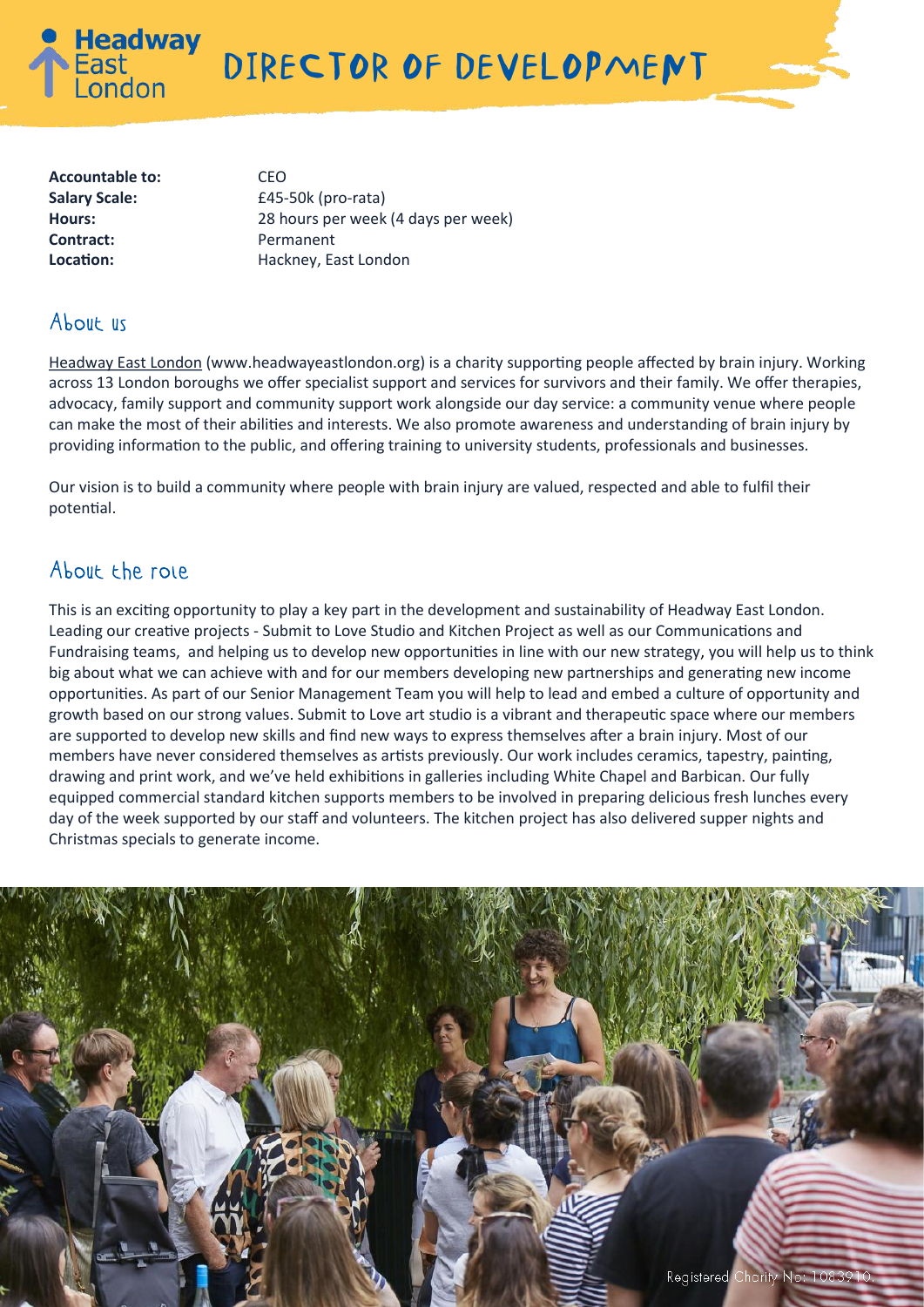DIRECTOR OF DEVELOPMENT

## A short description of what you will do**…**

- Provide strategic leadership to our communications, fundraising and creative projects (Art studio and Kitchen project).
- Develop and implement a marketing strategy and to increase and diversify our income generation and the whole team's commercial awareness.
- Develop new opportunities for people affected by brain injury in line with our strategy.
- Be an ambassador for the organisation, generating leads and sales with senior stakeholders.
- Take a key role in the leadership of the organisation as part of the senior management team.

### The post holder will line manage a growing team including:

- Public Engagement & Comms Manager
- Fundraising and Business Development Manager
- Art Studio Manager

**Headway** 

• Kitchen Project Lead

The postholder will be responsible for delivering on income growth targets including earned and unrestricted funding as well as restricted grant funding, negotiated with the chief executive. You will provide support across the wider organisation as necessary. The postholder will attend, participate and contribute in board meetings.

## Main duties and responsibilities

#### **Provide strategic leadership to our communications team**

- Support the Communications and Development Manager to develop and deliver a communications strategy
- Support the communications team to work effectively with the other teams in the organisations, meeting ambitious targets for audience reach and impact across the full range of new and traditional media and communications channels.
- Explore and develop existing and new opportunities for public engagement work with partners, developing relationships with partners and providing senior leadership support to the manager for operational work.
- Support the manager to explore income generation targets and to support the organisation's marketing and profile-raising goals.
- Support the manager to set ambitious but achievable targets and to report back to SMT and the board.

#### **Provide strategic leadership to our fundraising and business development team**

- Support the Fundraising and Business Development Manager to develop and deliver a fundraising strategy.
- Develop relationships with existing and new potential funders including grant funders, corporate partners and legacies.
- Support the team to explore new opportunities to develop our business to generate income.
- Support the team to regularly report against targets to SMT and the board.

#### **Provide strategic leadership to our Submit to Love art studio & kitchen project**

- Work with the Art Studio Manager and others to build on and grow new opportunities for our artists to produce, display and sell art work.
- Develop existing and build new relationships with arts organisations in our area to explore new opportunities.
- Explore and develop other business development opportunities to use our art studio space, and the skills and talents of our artists to both raise awareness of Headway and brain injury and generate income.
- Support the Art Studio Manager to develop a plan for the studio in line with the organisational strategy.
- Support the kitchen lead to develop a robust plan to develop kitchen activity into an income generating enterprise.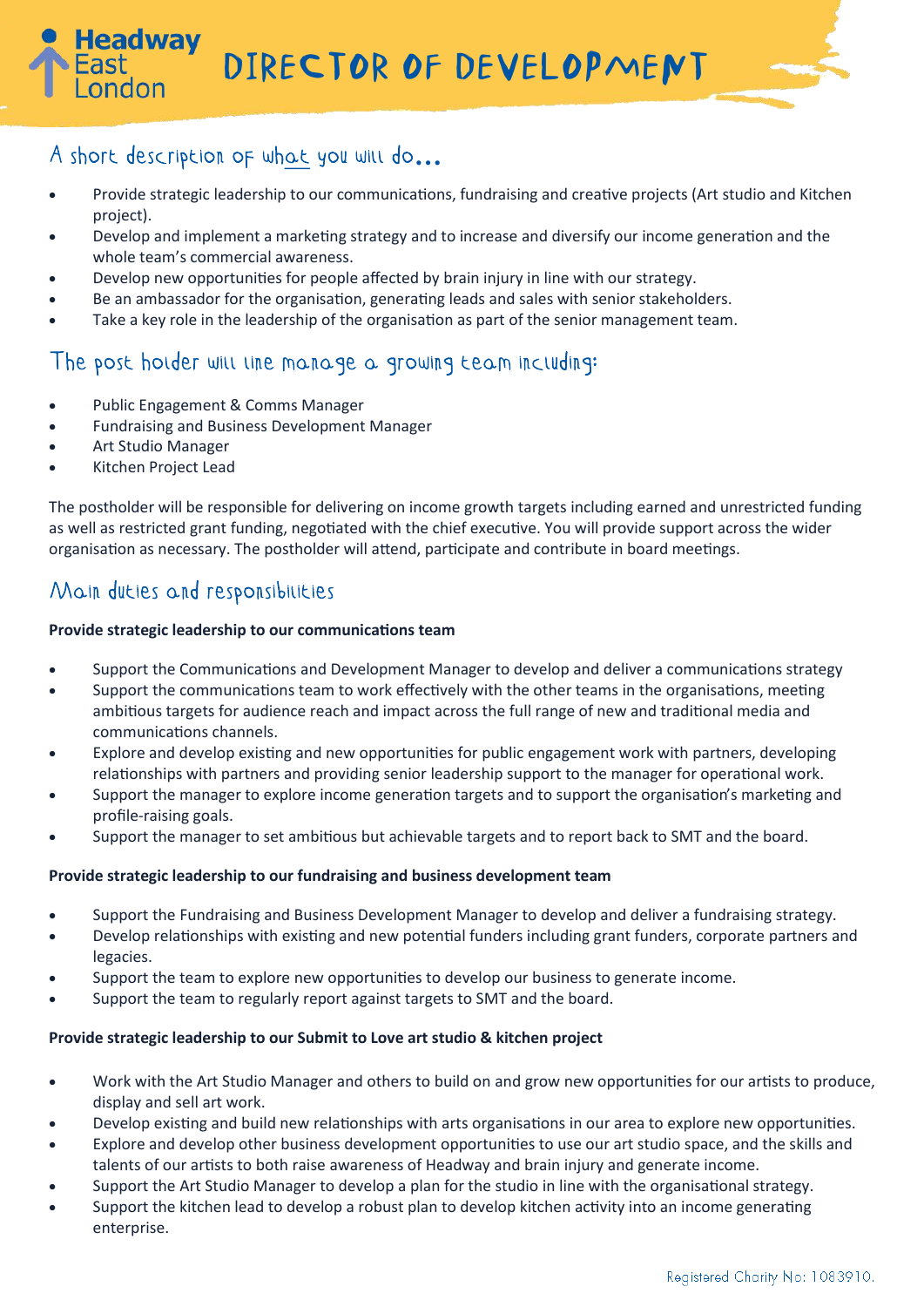DIRECTOR OF DEVELOPMENT

### **Provide strategic leadership across the organisation for major development projects, maintaining positive relationships with the funders and external stakeholders and our own board on progress.**

- Support the wider organisation to explore opportunities for development to both raise awareness, provide new opportunities for people affected by brain injury, and generate new income to secure the sustainability of the charity.
- Work with our members across the organisation to explore new ideas and opportunities ensuring coproduction is at the heart of our development work.
- Develop new projects and opportunities as part of the development team.
- Develop a coproduction policy and strategy and be the senior lead person responsible for coproduction at Headway East London.

#### **Contribute to the effective leadership and administration of Headway East London**

- Work as part of the Senior Management Team and support the board in setting the organisation's strategic direction.
- Embed a positive culture across the organisation of generating income and being more commercially aware while staying true to our values.
- Provide leadership and support across the wider organisation as necessary and appropriate.
- Monitor and report on the outcomes of the team's work on a regular basis.
- Contribute to budgeting and financial planning, managing and monitoring identified budgets, working with the Finance Director, Director of Operations and other members of relevant teams.

### How you will work

**leadway** 

- In a way which promotes diversity, equality of opportunity and anti-discriminatory practice in line with Headway's Equal Opportunities Policy.
- Operate at all times in a way that is consistent with Headway East London's legal responsibilities including, data protection, health and safety legislation and guidance, seeking specialist guidance where appropriate
- Work in accordance with Headway East London's aims and objectives and policies and procedures and to promote a positive image of the organisation and its members.
- Undertake such other duties as may reasonably be required, commensurate with the level of the post. As Headway East London is a small organisation, senior staff carry out 'hands on' work at all levels where required to meet the needs of the organisation.

# To apply

Please submit your CV along with a supporting statement (no more than three sides of A4) considering (based on all the details in the job description and person specification) why you feel you're the person for us. Closing date for applications is 9am 11th July, with interviews taking place 18th July. Please send your CV and supporting statement to recruitment@headwayeastlondon.org. Please contact Chief Executive Anna McEwen with any questions related to the role on anna.mcewen@headwayeastlondon.org or call 020 7749 7790.

Headway East London is an Equal Opportunities Employer and we are committed to ensuring that all staff are motivated, skilled and rewarded by their work. We welcome applicants regardless of race, religion or belief, colour, national origin, sex, sexual orientation, disability, age and other protected status as required by law. [We promote and](https://sharedlivesplus.org.uk/shared-living-and-human-rights/)  [protect human rights; they are the foundation of what we do.](https://sharedlivesplus.org.uk/shared-living-and-human-rights/)

We want to be an inclusive place where a diverse mix of talented people want to come and contribute their unique strengths and perspectives. We are focused on equality and believe that all the fascinating characteristics that make us different, make us more able to deliver our life-changing work with passion and creativity. No agencies please.